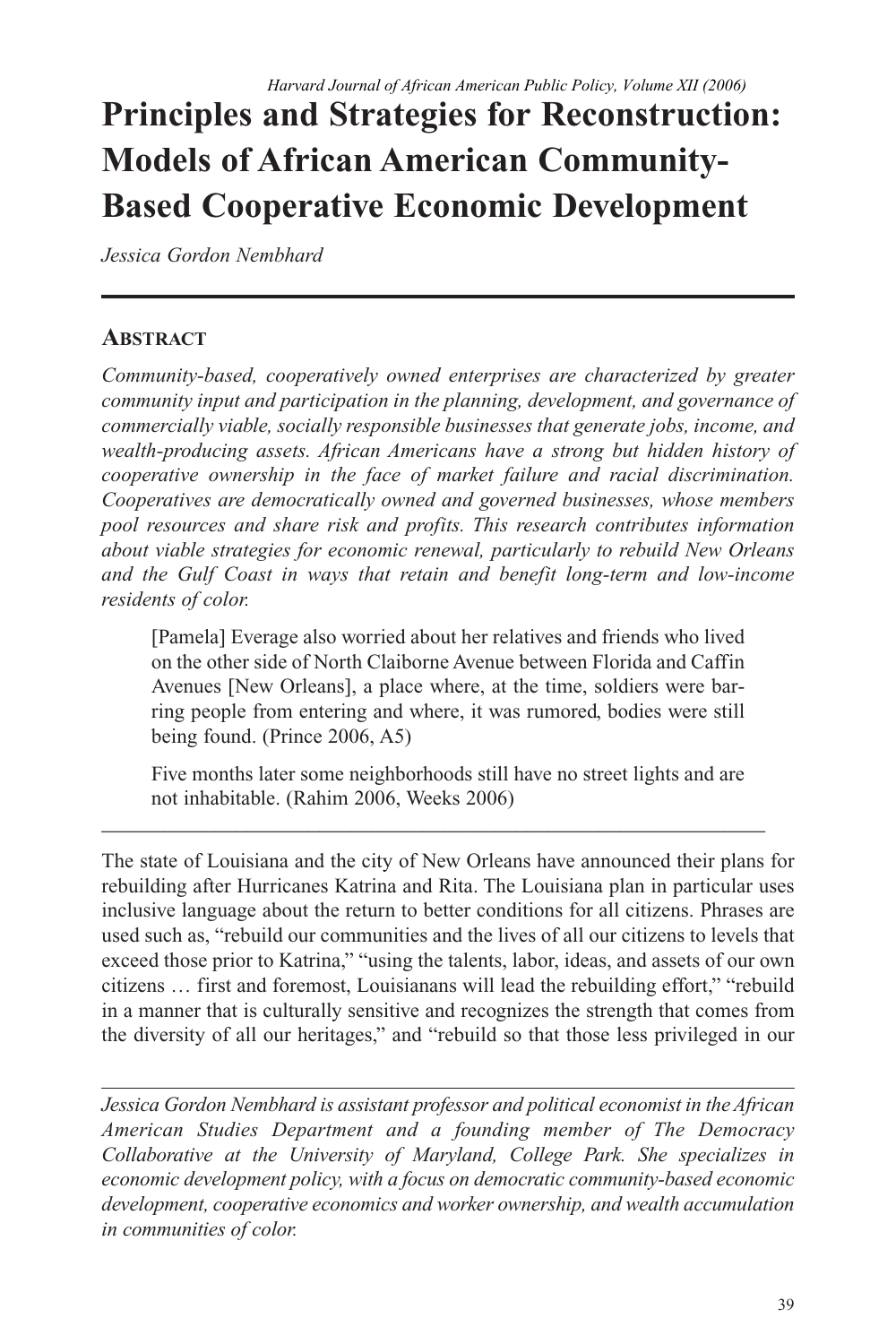midst have a markedly improved quality of life as a result of this effort" (Department of Culture, Recreation and Terrorism 2006) as well as "New Orleans will be a sustainable, environmentally safe, socially equitable community with a vibrant economy," and "neighborhoods will be planned with its citizens and connect to jobs and the region" (Urban Planning Committee 2006). This is loaded terminology, which probably means different things to different people, but is to reassure everyone that the right principles are in place.

How will these plans be achieved? Who is at the table, and are all the stakeholders making the decisions present and recognized? Are "citizens" all the previous residents or a certain subset? Do the various stakeholders have the resources and voice to participate equally and effectively? Can the models of development and the business plans proposed actually achieve the goals as stated? What strategies and models would achieve such goals? How do we evaluate the planning process and the suggested strategies?

How all the above questions are answered will in great part determine who is allowed to return, what they will return to, how all the original residents will be treated, and what kinds of development will occur. The New Orleans plan only projects a city of 181,000 by September 2006 (about 144,000 had returned by January 2006) and 247,000 by 2008. New Orleans, however, had a population close to 500,000 on 28 August 2005 before Hurricane Katrina hit. So who are the citizens these plans mention? Where will the rest of the residents be, and what will or has happened to their homes and livelihood?

Words are easy to craft, but crafting actual economic experiences and economic structures that deliver equitable development and increase prosperity at all levels are more difficult and rarely seriously addressed. In many cases the economic development models used are not inclusive and do not deliver prosperity to all. The language, particularly in the state plan, is similar to language a group of Black social scientists used when we publicized our principles and priorities for rebuilding New Orleans and the Gulf Coast (Black Social Scientists 2005)—although our proposals were more specific about how to direct help to the most needy and more comprehensive about how to address all the needs. At the time, what little press we received considered our proposals quite unrealistic and costly (Kemper 2005), but missed the main point about effective relief, community controlled development, comprehensive services, and shared ownership. While our principles are somewhat acceptable, when it comes to allocating funds to actually make a difference in the lives of the poor and displaced, the cost becomes the focus, and no one wants to spend the money. On the other hand, no one questions the ever expanding military expenses of an illegal war—the country continues to find and spend the funds to support those skyrocketing costs.

Not unexpectedly, much of the discussion about rebuilding has been about cost and feasibility, rather than about how to reach and help those in most need. The window of opportunity to talk about race and class (racial economic inequality, institutional racism, and polarized urban politics) that opened when the entire world watched as people of color, the poor, and the elderly were stranded on rooftops and in the prison-like Louisiana Superdome and Convention Center closed rapidly once the media focused on looting and armed gangs roaming the streets. Then attention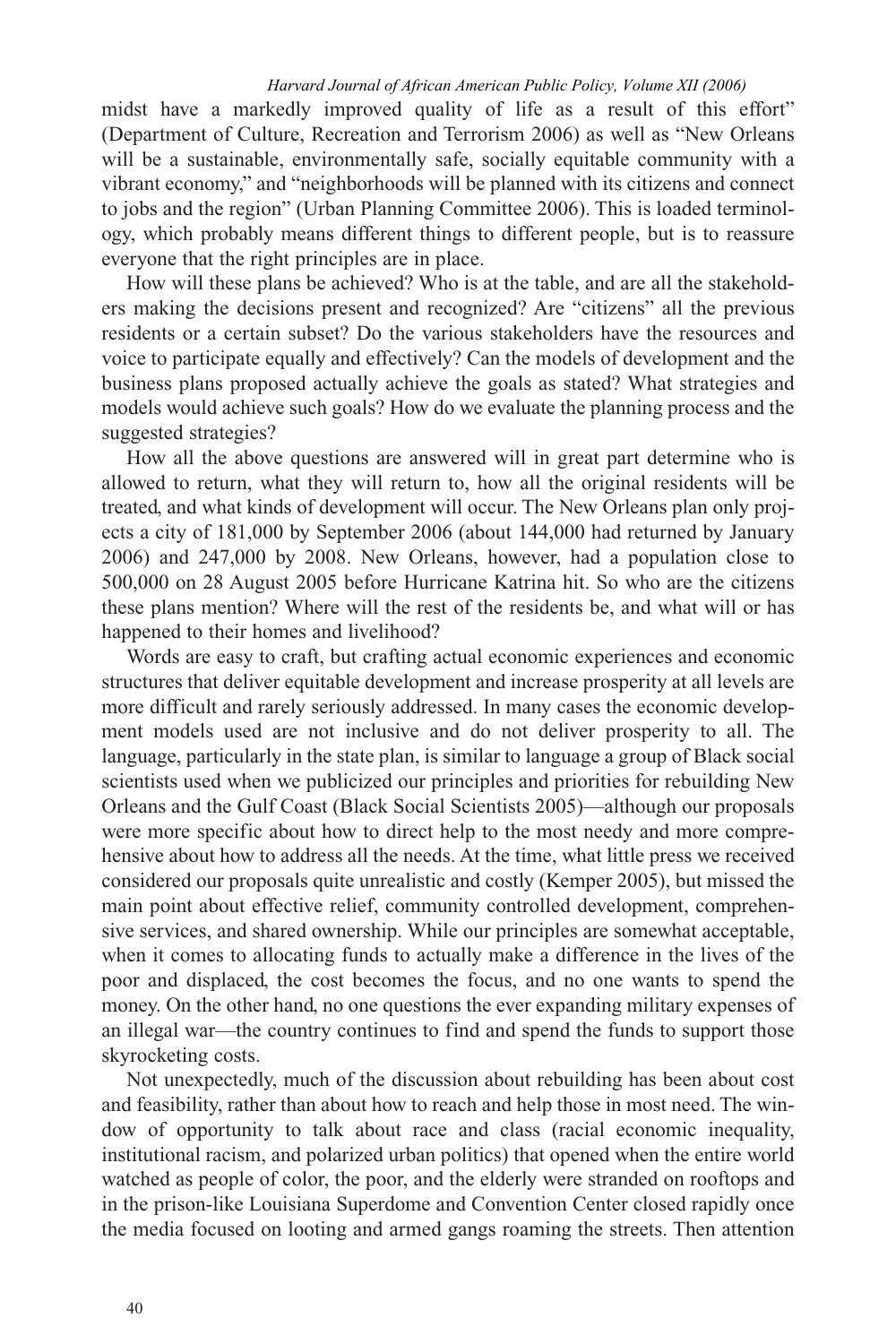was turned toward protection of private property, and New Orleans became a "police state." The government began to address the problem by sending in the military and paid mercenaries—with orders to "shoot to kill."

The federal government then suspended the Davis-Bacon prevailing wage requirements for contractors, waived contractors' obligations to submit affirmative action plans, relaxed environmental standards and restrictions against using fuel with high sulfur content, and gave no-bid contracts to The Shaw Group, Bechtel, Halliburton subsidiaries, and other administration-favored transnational corporations (several of which are already under investigation for overbilling and fraud). With no guaranteed right to return, the poor and non-White have been scattered around the country, left to the Federal Emergency Management Agency's (FEMA) inadequate provisions. In contrast, rich folk and corporations sent their insurance adjusters ahead to stake out their path for a rapid return and signed on to Bush's proposed "Gulf Opportunity Zones" for tax breaks and other incentives to rebuild. Many of them have already returned. Hotels, restaurants, and stores in the tourist districts are open, and Mardi Gras proceeded as usual. In contrast, many residents in areas such as the Ninth Ward are being discouraged from returning or are actually barred from their neighborhoods.

Are these the best strategies for rebuilding? My research on alternative community-based economic development suggests that there are other effective practices being overlooked. Process (principles and strategies for revitalization), structure (types of ownership, governance, and management), and outcomes (meaningful work, "good" jobs, economic equality and stability, environmental sustainability, asset development) all matter. An understanding of the kinds of processes that produce the results touted in the language of the plans, and proper evaluation of the processes and structures used, will help to bring about the kinds of outcomes and benefits desired. What appears to be lacking is an evaluation of the kinds of development proposed, what kinds of structures they entail, what those strategies have achieved in the past, and what alternatives are available. Below I discuss how and why equitable development and democratic community-based economic development are feasible, and I address many of the current issues and challenges in New Orleans and the Gulf Coast. I provide examples of African American communitybased cooperative business development.

This article explores the options and delves into the history of alternative economic development in African American communities to identify models applicable to rebuilding the Gulf Coast and other areas in need of revitalization. I briefly comment on strategies to ensure democratic participation and the equality of voice necessary for community-based and equitable economic development, i.e., process. The bulk of this article addresses the kinds and caliber of economic development that are compatible with the goals professed (about using the talents, labor, ideas, and assets of citizens and increasing the standards of living for all citizens). I provide cases of African American initiated and owned cooperative and community-based businesses throughout U.S. history (and currently being used in New Orleans) as examples of strategies that can deliver equitable development using the talents of and increasing the standards of living for all citizens. I also discuss the ways we know that the above structures are working and producing the benefits professed in the goals. I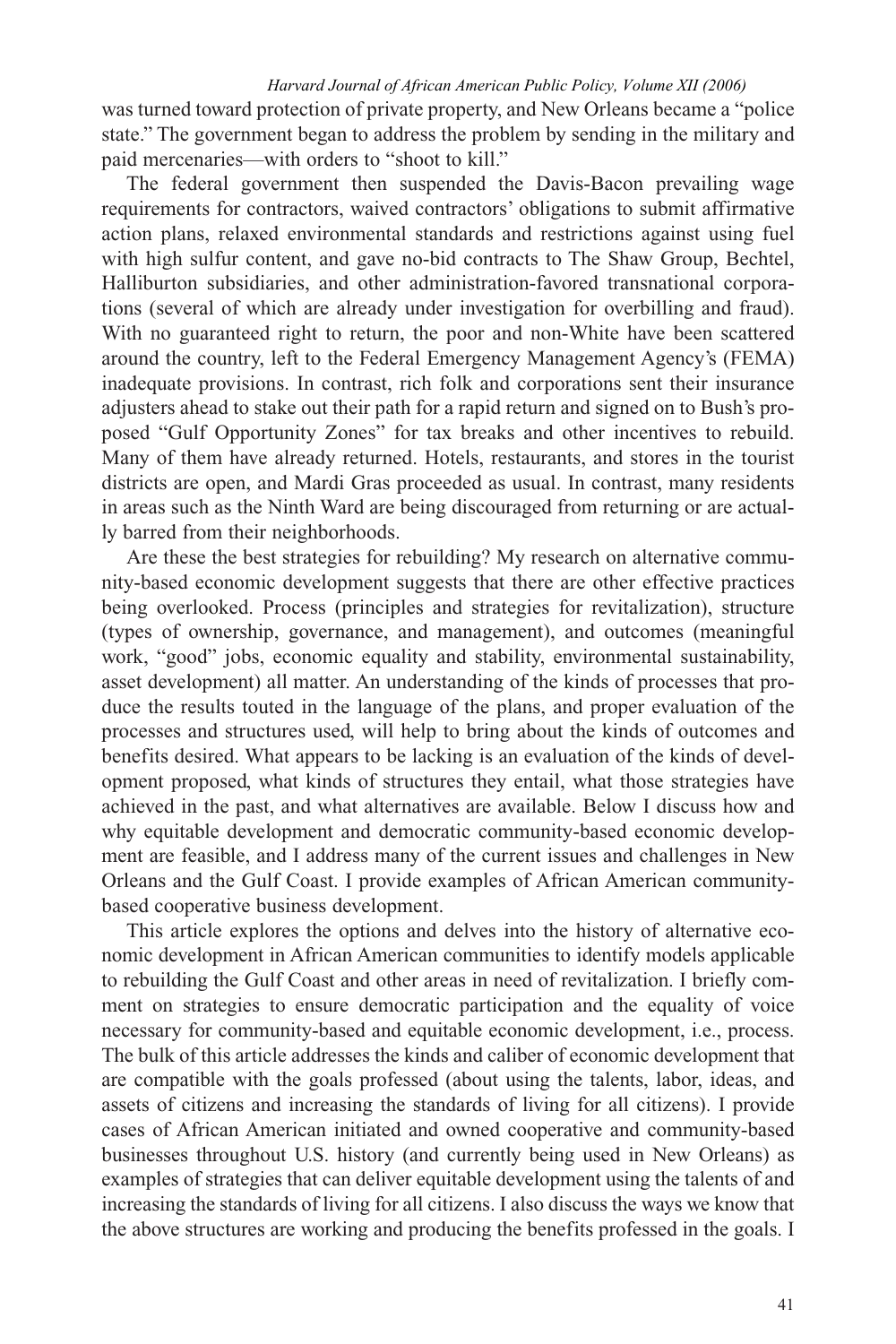address strategies for measuring the benefits and achievements of community-based, especially cooperatively owned, development and delineate some of the benefits. I conclude by suggesting that while more research is needed, we know a lot about how to achieve and sustain economic development that is equitable, nondiscriminatory, profitable, and sustainable. These practices can be utilized in the rebuilding of New Orleans and the Gulf Coast.

# **PRINCIPLES AND STRATEGIES FOR DEMOCRATIC ECONOMIC REVITALIZATION**

What viable models do we have that will address the issues and uphold the principles that have worked in African American communities and communities of color? Because the Gulf Coast and New Orleans are areas in which the gaps between rich and poor and Black and White are glaring and disturbing, there has actually been significant discussion nationally and locally (though not as much media coverage) of alternative development strategies and principles and priorities for rebuilding. The National Urban League's Marc Morial (a former mayor of New Orleans) and various groups like the NAACP, PolicyLink (a nonprofit research organization promoting equitable development strategies), the People's Hurricane Relief Fund and Oversight Coalition (PHRF/OC), and a group of Black Social Scientists (Black Social Scientists 2005), for example, all call for the right to return of all residents in the area, meaningful participation in development planning, economic rights, and equitable development. The Congressional Black Caucus proposal and bill HR 4197 provides an important initial set of policies and proposes a beginning budget to pay for the provisions. Ralph Nader (Nader 2005), the Federation of Southern Cooperatives/Land Assistance Fund (2006), and the "Big Idea" (2006) project out of Canada all have actually proposed using the cooperative economic model for business and housing development in New Orleans and the Gulf Coast. The Federation of Southern Cooperatives and the Common Ground Collective are already using cooperative, community-based activities in their efforts to help survivors and rebuild neighborhoods.

Many of these groups agree to a common set of principles for how to proceed equitably, including right to return of all citizens, community control, democratic governance, community-based ownership, jobs for residents, livable wages, asset building, and comprehensive services. These are similar to the general principles of meaningful community economic development my colleagues and I formulated in "Inner-City Economic Development and Revitalization: A Community-Building Approach" (Whitehead, Landes, and Gordon Nembhard 2005). In addition, many of us concerned about the economic development of communities of color and the negative effects of gentrification are beginning to articulate similar principles for future neighborhood redevelopment. These include democratic participation, economic and cultural empowerment, mobilization and education, equity, social justice (social needs over profits), environmental health and justice, and meeting basic needs while increasing opportunities to build assets and accumulate wealth.

When planning proceeds equitably, developers, corporations, government, and residents plan together and engage in mutually beneficial projects. Community ben-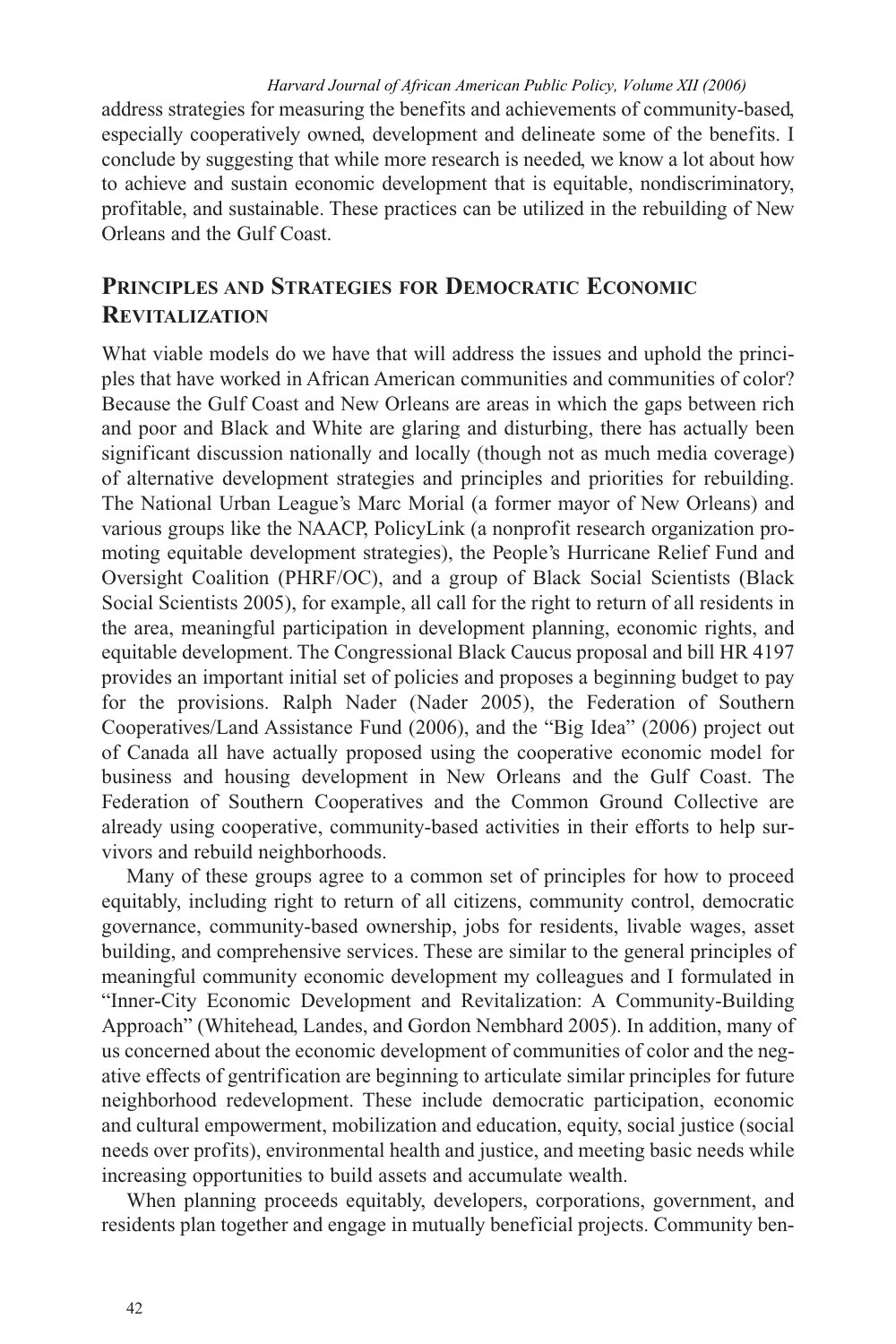efit agreements (the least intensive of such strategies) spell out, for example, how residents will gain from development by ensuring affordable housing, living-wage, long-term jobs, small business development and support for locally owned and community-based businesses, and development funds for educational, cultural, and recreational development. Some also include environmental protections. Examples of such agreements exist throughout the country (Manna Community Development Corporation 2006, Janis-Aparicio and Tynan 2005). Achieving such goals requires organizing and mobilizing at the grassroots level and diplomacy on all sides. City governments and farsighted developers are negotiating and signing such agreements, even when initially resistant. The case is made most successfully using both economic and social analysis as evidence.

Residents are demanding that such principles operate in the rebuilding of New Orleans and the Gulf Coast. They want more relief, the right to return, that all of New Orleans be rebuilt—not some of it—much strengthened levees and environmental sustainability and protections, and relief from unjust hotel evictions (Dvorak 2006, People's Hurricane Relief Fund 2006). The original demands from the People's Hurricane Relief Fund include: funds for all families to be reunited; that the more than \$50 billion in relief should be controlled by the victims; that a Victims Compensation Fund be established like the one after 9/11; representation of the People's Committee on all boards and decision-making bodies about how to spend the public money and that those most affected be part of the planning process; public work jobs for displaced workers and residents at union wages; and transparency in the reconstruction process (People's Hurricane Relief Fund 2005). As recently as 9 February 2006, the PHRF/OC issued a statement about the current housing crisis, demanding that FEMA comply with the Stafford Act, which specifies that those impacted by a national disaster receive housing and assistance for eighteen months (not six months), and national legislation that makes affordable housing a national priority (People's Hurricane Relief Fund 2006). An emergency summit, including representatives of the Congressional Black Caucus, Progressive Caucus, and Tri-Caucus, PHRF/OC, Common Ground Collective, Rebuilding LA Coalition, and many others, released the following demands:

- Right of return
- Rebuilding that invests in those displaced
- Temporary and long-term housing assistance
- Protection for voting rights for the displaced
- Community control over Community Development Block Grants
- Mortgage forgiveness
- Funding for quality public education
- A Victim Restoration Fund
- Environmental cleanup
- Rebuilding of medical facilities
- Small businesses assistance
- Tax credits and bankruptcy exemptions for victims (Shamis 2006)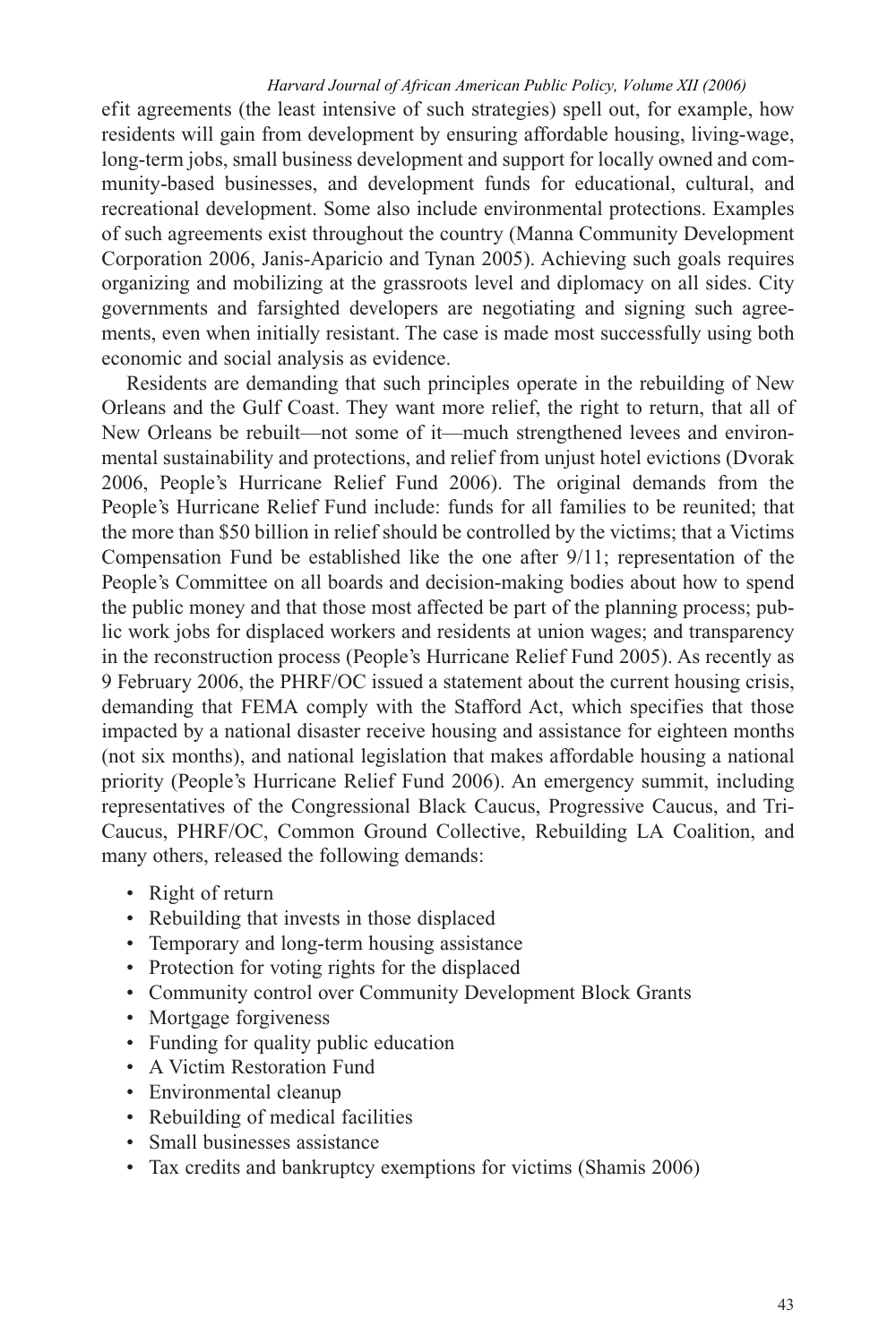# **PROCESSES AND STRUCTURES THAT DELIVER EQUITABLE DEVELOPMENT** *Harvard Journal of African American Public Policy, Volume XII (2006)*

What economic structures will reproduce and reflect principles such as those discussed above? In terms of community involvement in development planning, Dudley Street Neighborhood Initiative<sup>1</sup> in Boston provides a good example of how to put inclusion and democratic participation into practice in development planning (Medoff and Sklar 1994). A community of diverse ethnicities and nationalities came together and formed a community development corporation and community land trust in order to make joint decisions about how their neighborhood would be developed. They struggled through processes, which included realization that the board of directors needed to be composed of a majority of grassroots residents rather than only philanthropists and corporate and business representatives. They also realized they needed to own or control the abandoned properties in the neighborhood in order to ensure land use corresponded with their plans. They utilized a Community Land Trust to own the land in common, for the purpose of keeping land affordable and keeping the governance of the land under community control (Institute for Community Economics 2001).

In terms of community-based and community-owned production of goods and services, the cooperative business model is an important alternative. Cooperatives are businesses (for profit and not for profit) owned by their members for the purpose of providing high-quality and affordable goods and services that the market has failed to provide. For example, in an area where fresh produce and natural and vegetarian foods are not supplied or are very costly, consumers come together and form a buying club or a cooperative grocery store in order to obtain the goods they need. Consumers also come together to buy electricity, environmentally friendly fuels, child care, and financial services (a credit union). Producers also form cooperatives to jointly purchase supplies and equipment and/or to jointly process and market their goods. In addition, workers form cooperatives to jointly own and manage a business themselves. There are many different kinds of cooperatives, large and small, in almost every sector, operating in the United States and all over the world. Cooperatives have operated as a form of successful business ownership for centuries, some more democratically run than others, following a set of principles that include one person one vote, open membership, shared profits, continuous education, and concern for community.

There are several different models of cooperative development<sup>2</sup> (self-initiated, charismatic leader, agency initiated) and several different kinds of examples under each broad category. There are also a variety of capitalization strategies. Cooperative developers help groups figure out which model might be most effective given the jurisdiction, prevailing economic circumstances, characteristics of the group or population, and financial needs. A cooperative structure is not always the best model of development to use, and a cooperative developer will help a group to figure it out. On the other hand, cooperative ownership is often quite viable and solves many issues such as control over income, affordability, local economic anchoring, and asset ownership (Gordon Nembhard 2006; also see the outcomes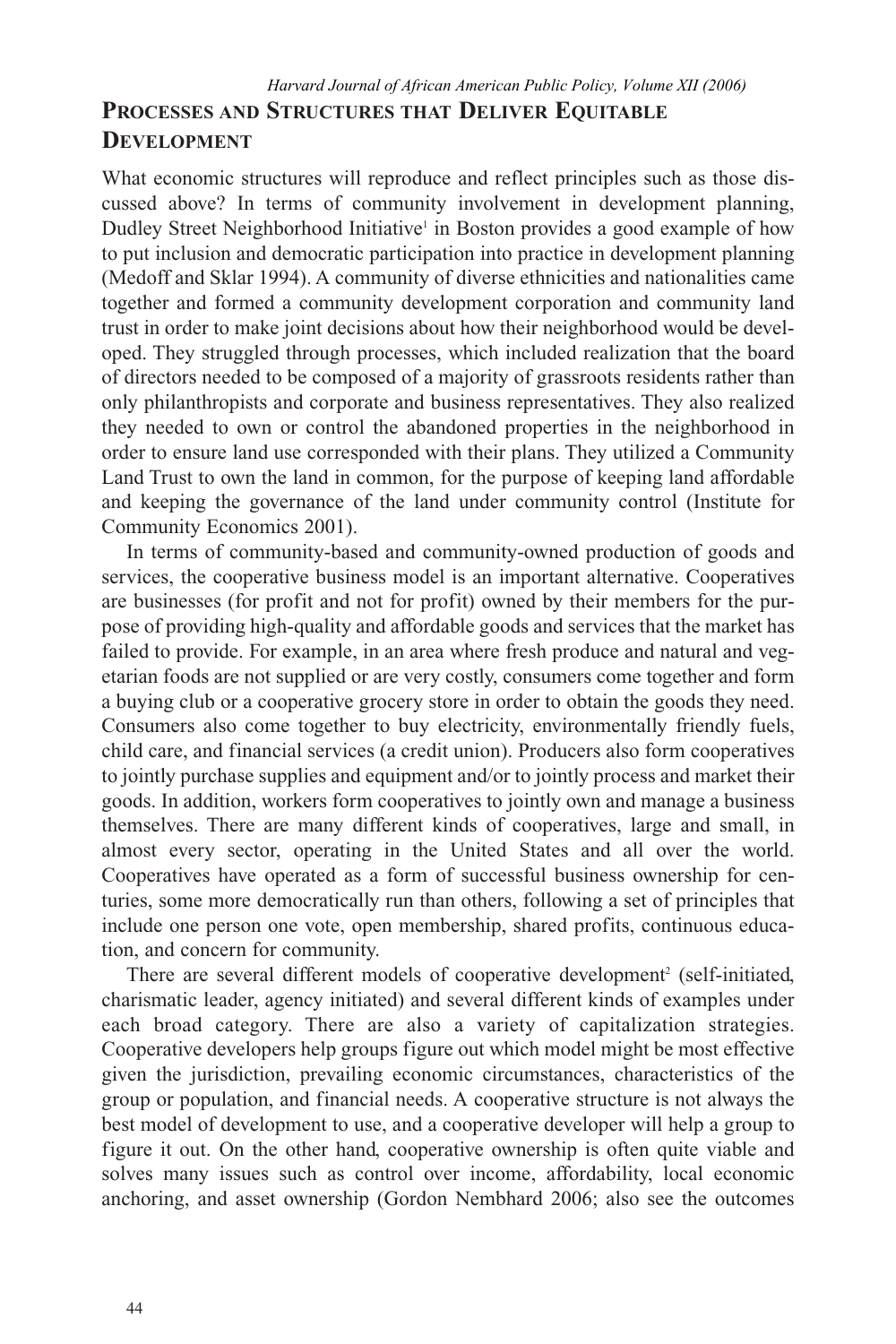discussion below). Here I describe the basic models and provide some examples of how they have been implemented.

In the self-initiated business development model, a group of interested parties usually people already working together, such as members of the same religious institution or social organization—in the same firm decide that they want to organize a democratic workplace, jointly own their existing workplace, or create a new business, or start a buying club, purchasing or marketing cooperative, or retail store or service. They form study groups to teach themselves about cooperative economics and work on the feasibility and business plan (often with technical assistance). If everything proceeds favorably, they incorporate the business, launch it, and run it themselves or hire a manager. The Chesapeake Marine Railway and Dry Dock Company, Consumers' Co-operative Trading Company, and Freedom Quilting Bee are examples of self-initiated cooperatives.

Similar to the self-initiating model is the model where a charismatic leader or leaders mobilize a group to form a cooperative. While the charismatic leader can take the group far, sometimes this model is weak because if something happens to the leader and there is no succession or the enterprise has not been stabilized, the business fails. However, one of the most successful worker-owned cooperatives in the world started with a charismatic leader. The multinational, billion-dollar, fiftyyear-old Mondragon Cooperative Corporation (MCC) in Spain credits its beginnings to a charismatic young priest who started a school, trained the owners of the MCC's first factory, and helped organize the corporation's credit union, which has been the engine of growth for the over 150 cooperatives in the complex.<sup>3</sup> Other examples are The Young Negroes Cooperative League, Light of Tyrrell, and Green Worker Cooperatives<sup>4</sup> (more below).

A very popular and growing model, especially among low-income groups, is the agency-initiated model. A private or government agency pulls together a group of people, trains them, provides management in the initial launch, and slowly turns the business over to the owner/members. The agency raises money for the project through grants from foundations, government sources, and a variety of loans and raises equity from among the members. In addition to handling much of the capitalization, the agency also handles business planning and training. These transitional enterprises have a decent track record, and there are a variety of agencies involved government (U.S. Department of Agriculture), co-op developers, cooperative development and community organizations. Recently (a model more prevalent in Canada and Europe), successful cooperative businesses start a development fund and hire developers to initiate new cooperatives. The Bricks (church school), SSC Temporary Services (community organization), APR Masonry Arts Construction Company (union and development company), and Emma's Eco-Clean<sup>5</sup> (nonprofit women's organization) are examples of cooperativ es started by various agencies (see descriptions below). Examples of cooperatives that created development agencies or divisions once they were successful are The Federation of Southern Cooperatives/Land Assistance Fund,<sup>6</sup> Cooperative Home Care Associates<sup>7</sup> (Kreiner 2003), Childspace (Kreiner 2003), and Cheeseboard Bakery and Cheese Shop (Off Center Video 2001), as well as Mondragon Cooperative Corporation.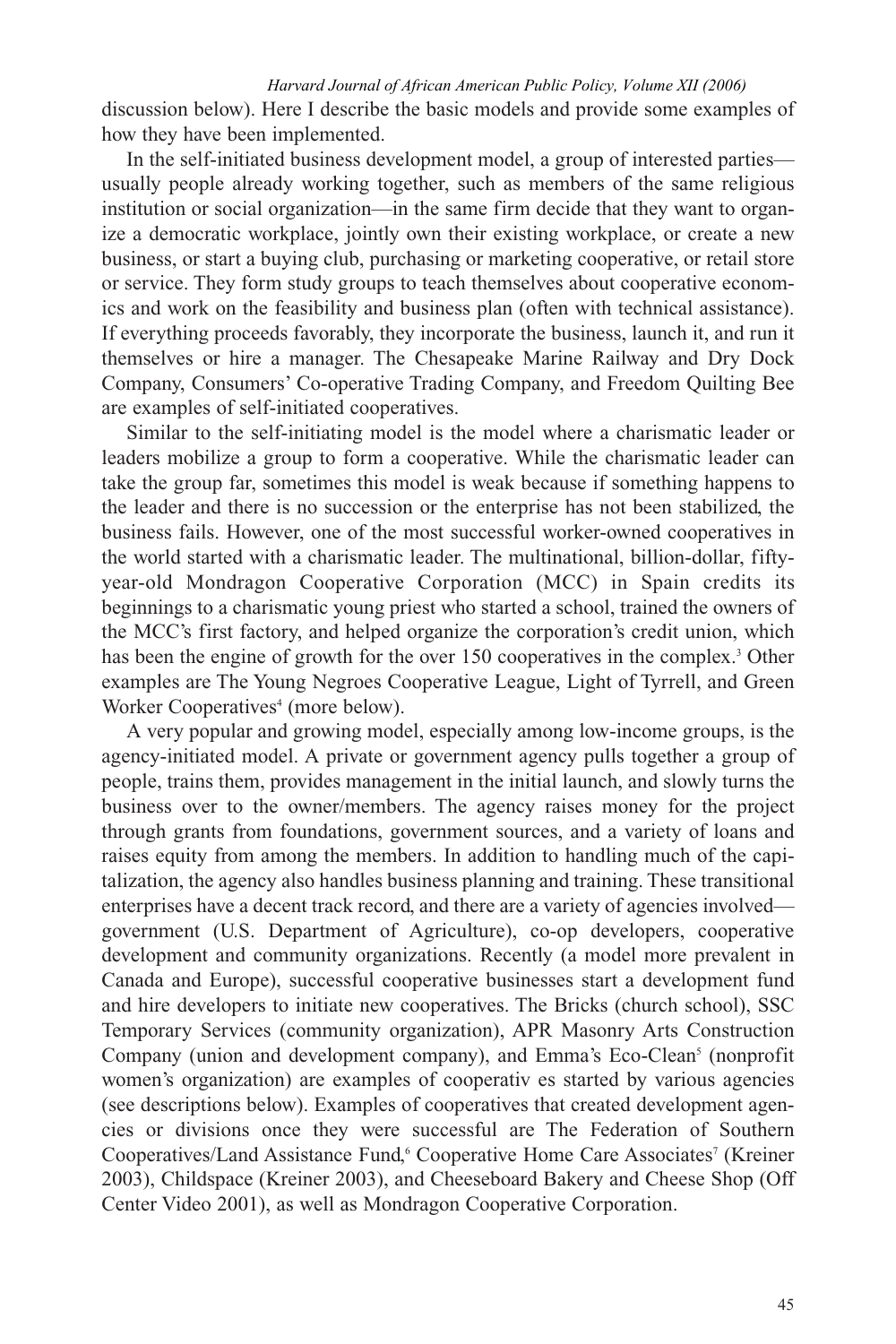Financing and capitalization are issues, even though cooperatives address some level of financing by helping members pool their resources and leverage others. Members contribute to the equity from their own savings or earnings through a membership fee and/or initial investment. The cooperative holds their equity share in an internal account and usually disburses dividends based on members' use. Cooperatives, like other businesses, often need more capital than their members can contribute on their own. There are a variety of fund-raising strategies and loan agreements used to augment members' equity. For low-income cooperatives in particular, cooperatives often mix member equity with loans and grants. Traditional lending institutions such as banks, religious organizations, community development financial institutions, and cooperative loan funds as well as foundations provide financing for initial start-up and expansion of cooperatives. Credit unions—financial cooperatives—have been used historically not just to provide financial services to underserved communities, but also for business development and to fund cooperative development. This model was used, for example, historically in the Black community (Pitts 1950) and is also the model practiced very successfully by the Mondragon Cooperative Corporation. Mondragon's Credit Union, Caja Laboral, is heavily involved in cooperative development, research and development, and other financial supports for its network of cooperatives (MacLeod 1997, Thomas 2000). Mondragon also supports a university and other educational institutions that promote cooperative development in addition to meeting traditional educational needs. The Federation of Southern Cooperatives/Land Assistance Fund also includes a network of credit unions serving rural Black communities and raises foundation grants to provide technical services to its co-op members and the community.

# **AFRICAN AMERICAN COOPERATIVE ECONOMIC DEVELOPMENT**

African Americans have utilized cooperative ownership in good and bad times throughout U.S. history (Gordon Nembhard 2004b). After the Civil War, in Baltimore, Maryland, for example, where African American caulkers were considered the best at that craft, White caulkers felt threatened and tried to chase Black shipyard workers out of the state. White carpenters boycotted shipyards with African American caulkers, and White mobs attacked Black caulkers and stevedores on their way home. A group of Black stevedores and caulkers started their own cooperative shipyard to protect their jobs and safety and maintain their standard of living. The Chesapeake Marine Railway and Dry Dock Company survived as an integrated workplace for 18 years and succeeded in integrating the all-White unions at that time (DuBois 1907). About 110 years later, in Los Angeles when Black bricklayers suffered persistent discrimination and underrepresentation in jobs and management, their union worked with the A. Philip Randolph Educational Fund and a private employee-ownership development agency to help them establish their own worker-owned construction company—APR Masonry Arts Construction (Hill and Mackin 2002).

Schools and education programs have also been important cooperative developers in the African American community, sometimes through churches. In 1932 during the depression in Gary, Indiana, an African American principal in a local high school called a meeting among African Americans to discuss how to better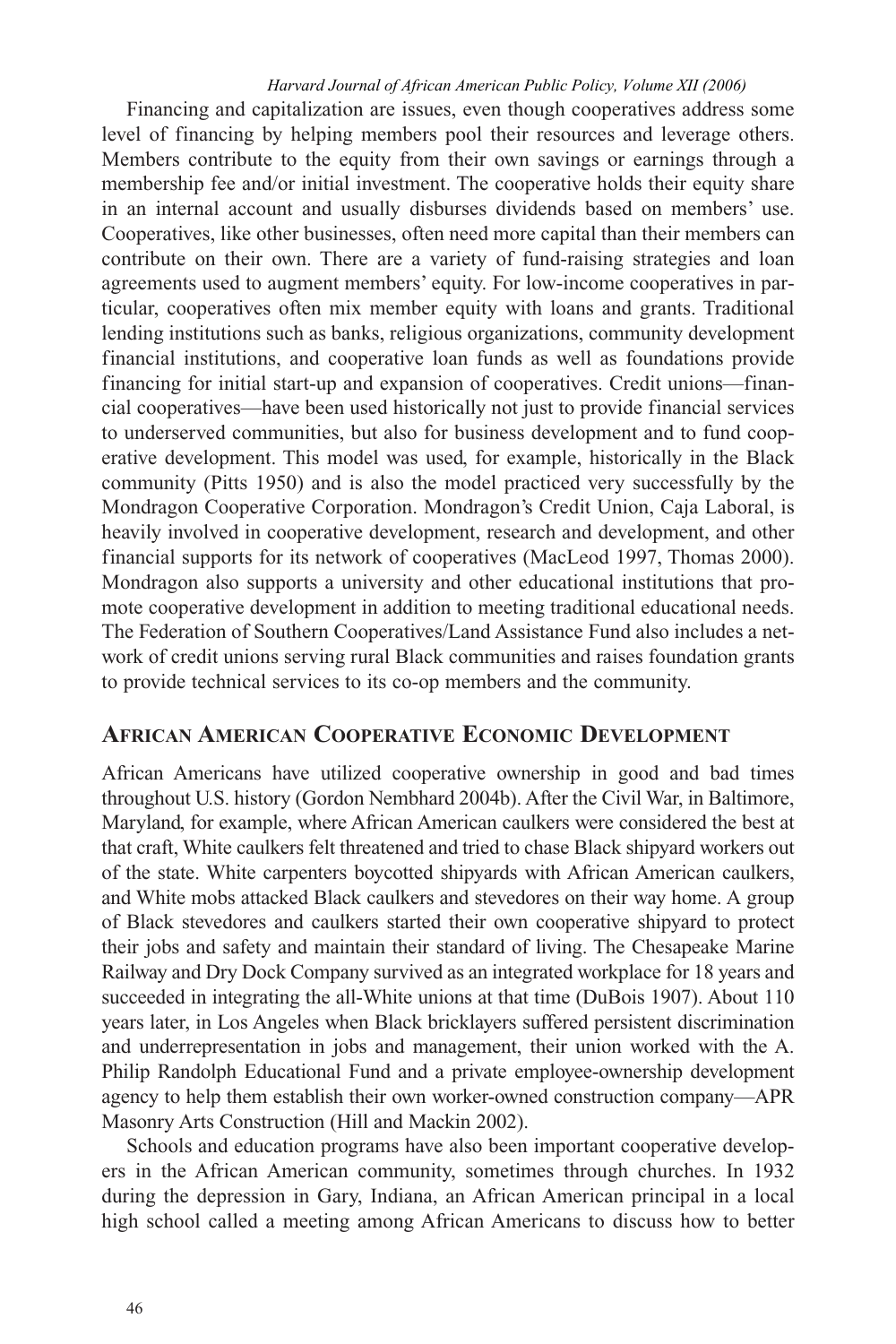their economic condition. They began weekly education meetings to learn about cooperative economics. After about eighteen months they established a buying club and then a network of cooperatives. The Consumer's Co-operative Trading Company came to operate a main grocery store, a branch store, a gas station, and a credit union (Hope 1940, Reddix 1974). In 1936, the company was considered to be "the largest grocery business operated by Negroes in the United States" with total sales of \$160,000 (Reddix 1974, 119). The young people's branch operated its own ice cream and candy store. The cooperative education element was very important. In 1933 it began offering a cooperative economics course in the high school's evening school. At one point that was the largest subscribed course offered by the high school.

Similarly, in 1934 in Bricks, North Carolina, the Brick Rural Life School, run by the American Missionary Association, developed a program of adult education for African American cooperative development. Families would take up residence on the school's farm to learn new farming techniques and cooperative economics. Cooperative economics courses and training workshops were provided for the community. In 1936 Bricks organized a credit union. Early members then pooled their resources and borrowed from the credit union to jointly buy a tractor. In 1938 the group opened a cooperative store and in 1939 developed a health program. It raised half of the costs of a full-time nurse and convinced the state health department to match the rest. Small purchasing and service groups were established in the surrounding communities. By the late 1940s more than 75% of the families had at least one member connected with one of the co-ops (Pitts 1950, 24-26).

Also in North Carolina, another charismatic principal began organizing cooperatives in the late 1930s. The principal of the Tyrrell County Training School, and members of his staff, conducted study groups on cooperative economics. This principal was familiar with the cooperatives at Bricks and had learned about cooperatives in a class on rural education at Columbia University (Pitts 1950). By 1939 twenty-five neighbors established a credit union. In the first year membership increased to 187. The credit union started a student savings account program. Members of the Tyrrell group started a store in 1940 and in 1941 established a cooperative health insurance program that guaranteed a member up to \$100 for hospitalization for a membership fee of \$1.00, monthly assessments of ten cents, and a twenty-five cent "co-payment" for each hospital visit. They had plans to raise money to hire a doctor, but never proceeded with those plans. The credit union helped several families save their farms from foreclosure and/or to purchase a farm and financed group purchases of farm equipment. Buying clubs and machinery cooperatives (purchasing coops) were established through 1945 (Pitts 1950, 27-30). More cooperative activity took place in North Carolina around that time with Bricks and Tyrrell County co-ops joining together to organize the Eastern Carolina Council federation of North Carolinian cooperatives (Pitts, 1950).

The 1930s was an active time for cooperative development among Blacks and Whites. The Young Negro Cooperative League, founded in December 1930 by twenty-five to thirty African American youth in response to a call by George Schuyler (Schuyler 1930, Schuyler 1932, Calvin 1931) in the *Pittsburgh Courier*, was strong in five cities by the early 1930s. Ella J. Baker was elected its first executive director. The Chicago Women's Auxiliary of the Brotherhood of Pullman Car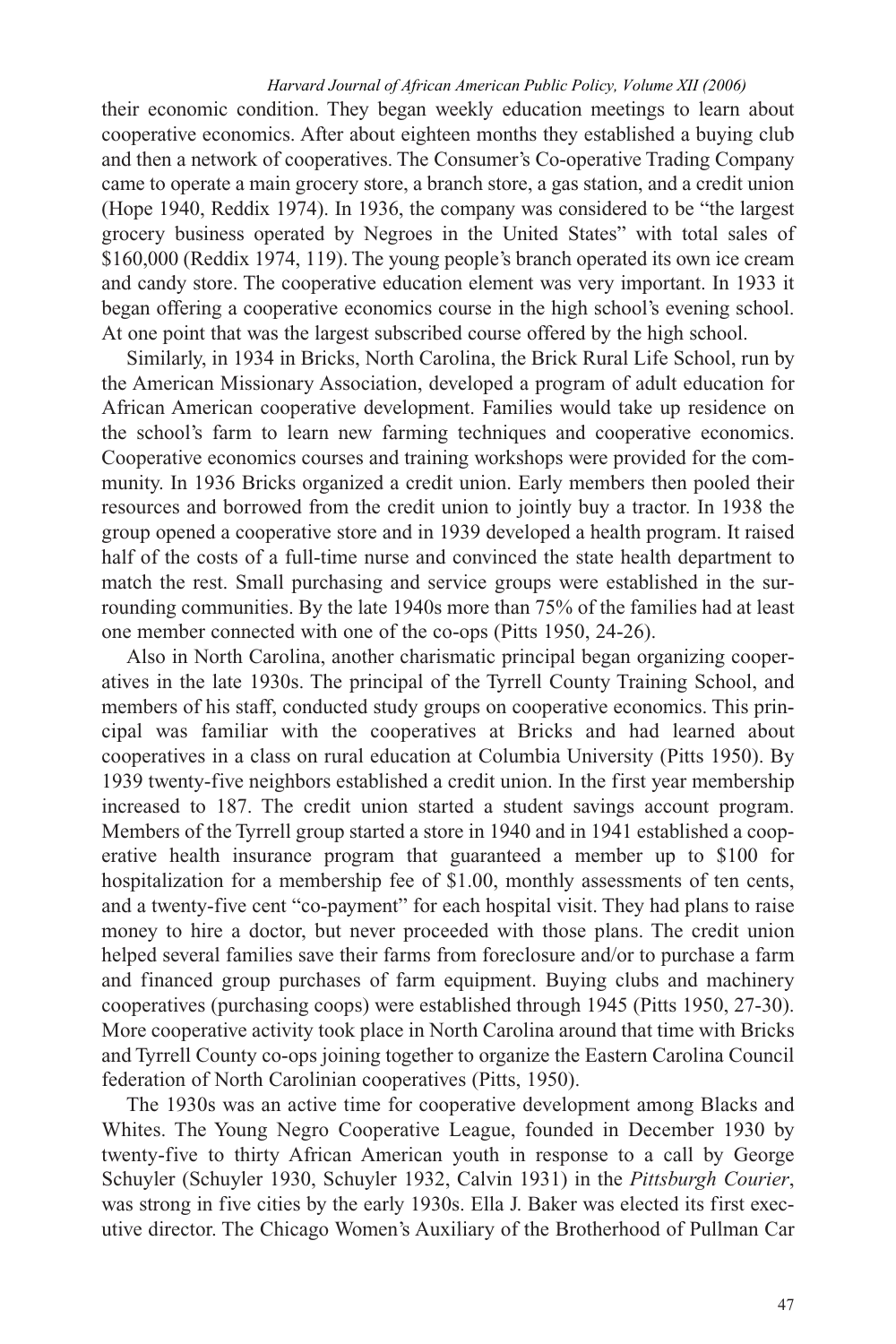Porters was also organizing cooperatives during this time (Cohen 2003, Chateauvert 1998). In every case study groups were formed to discuss the economic problems and learn cooperative economics before starting a business.

The cooperative movement in African American communities also received momentum in the 1960s with the Black Panther Party establishing cooperative bakeries and free breakfast programs for children. In 1969 the "Black Manifesto" of the National Black Economic Development Conference in Detroit demanded reparations of \$500,000 in part to establish a Southern land bank and cooperative businesses in the United States and Africa (The Black National Economic Conference 1969). In addition, the Federation of Southern Cooperatives was established in 1967 uniting one-hundred farmer's cooperatives, marketing co-ops, and credit unions from across the South. The Federation of Southern Cooperatives/Land Assistance Fund (FSC/LAF) is a network of rural cooperatives, credit unions, and state associations of cooperatives and cooperative development centers in the southern United States established to support land-based economic development for low-income communities through cooperative development and saving of Black-owned land. The FSC/LAF provides technical assistance, legal assistance, financial support, education, and advocacy to its members (Federation of Southern Cooperatives/Land Assistance Fund 2002, Journal of Cooperative Development 2000).<sup>8</sup>

Freedom Quilting Bee of Alberta, Alabama, one of the founding members of the FSC/LAF, began in 1966. Women in sharecropping families began making quilts and selling them to augment the family incomes. The cooperative bought 23 acres in 1968 to build the sewing plant and also to sell land to sharecropping families who had been evicted from their homes for registering to vote and/or participating in civil rights activities (Freedom Quilting Bee 2002). By 1992 the cooperative, the largest employer in the town, had 150 members, owned a day care center, and operated an after school tutoring program and a summer reading program (Federation of Southern Cooperatives/Land Assistance Fund 1992).

SSC Employment Agency in Baltimore is a worker-owned cooperative temporary services agency in the hospitality industry.9 Baltimore BUILD, a community organizing and advocacy organization, wanted to support business development that would help employ "hard to employ" local residents, develop their skills and mobility, and provide good jobs with ownership possibilities. BUILD established SSC in 1997 and hired a management company to run the business until the workers could take over. After 160 hours as employees, workers are eligible to apply to become members, at an investment of \$100. As more and more workers became eligible to be owners, the agency became self-managing and truly worker owned. As the company has grown, it has provided annual dividends to each owner, in addition to job permanence, decent wages, and job ladder mobility.

The APR Masonry Arts Corporation is an African-American worker-owned unionized masonry construction company (Hill and Mackin 2002). African American unionized bricklayers in Los Angeles, California, were underemployed and felt discriminated against. The union was not successful in addressing their needs. After seven years of organizing and fund-raising, with help from the nonprofit organization A. Philip Randolph Educational Fund and cooperative developers Ownership Associates in Boston, the cooperative was launched in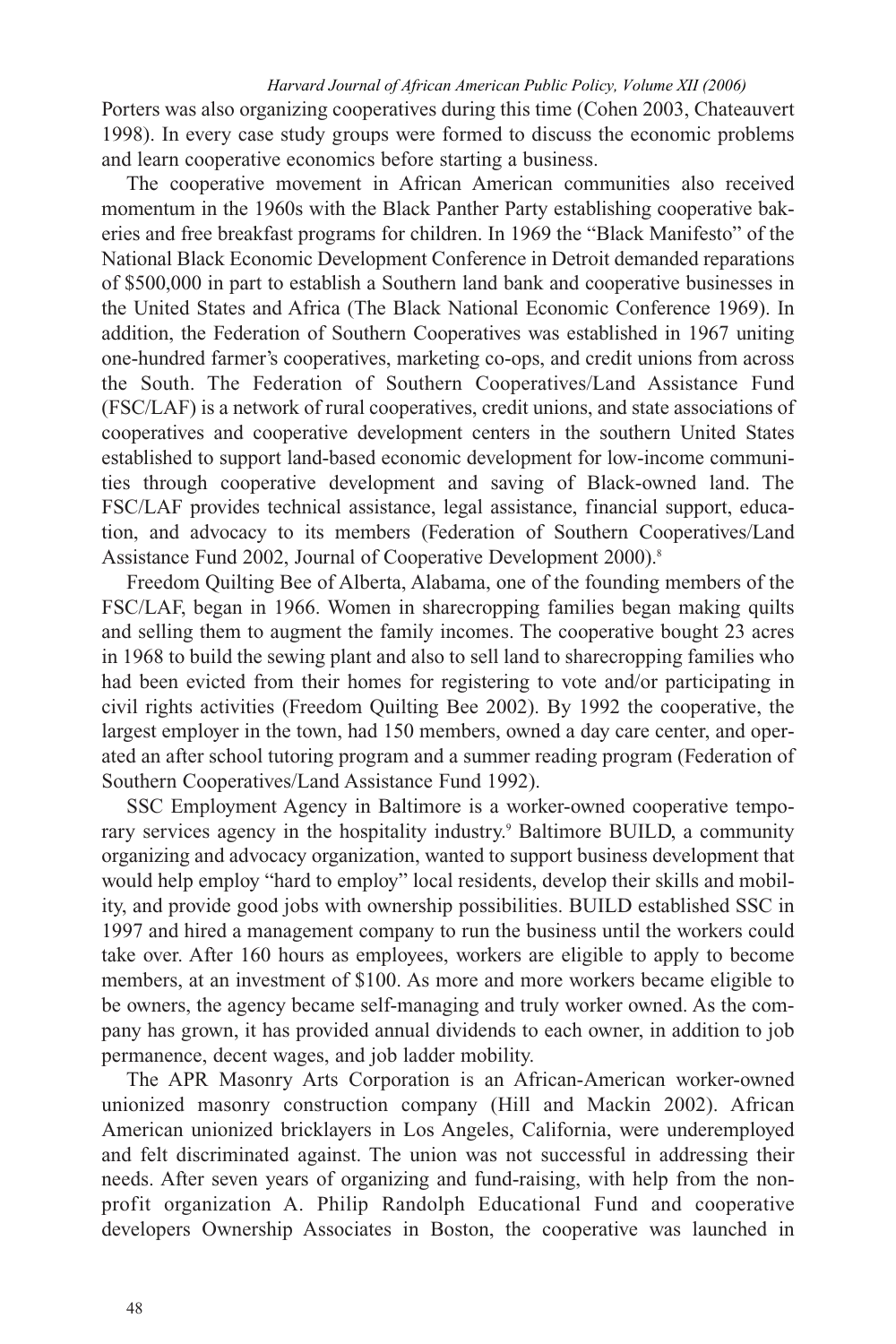August of 1998. Members invested \$5,000 each. They worked mostly on jobs in the Black community. Unfortunately they had cash-flow difficulties, and the business shut down in 2005.

Emma's Eco-Clean house cleaning cooperative is a project of Women's Action to Gain Economic Security (WAGES) in Redwood City, California. Five founding members (predominantly Latinas) went through a one-year business training program offered by WAGES and 75 hours of industrial training in ecological cleaning. The business began operating in April 1999. The now eleven members make decisions collectively, jointly participate in administration, and formed their own internal training program. Emma's won a 1999 Silicon Valley Environmental Business Award with WAGES and was nominated for a 2001 San Mateo County Sustainability Award.10 WAGES has developed and supported several other ecological cleaning cooperatives and generally helps immigrant women jointly own their own businesses, receive the needed training, and gain control over their income. Cooperative Economics for Women, in Jamaica Plain, Massachusetts, works similarly with immigrant women to develop entrepreneurship and form cooperatives.

Green Worker Cooperatives (GWC) in the South Bronx, New York, was started by Director Omar Freilla in 2003. It started as an outgrowth of New York City's environmental justice movement. Green Worker Cooperatives is an incubator for worker cooperatives that practice ecological sustainability. They combine cooperative development (building a cooperative from inception to launch and supporting the cooperative members until the business is well on its way) with advocacy for sustainable development in their neighborhood. Their objective is to "build a movement for a different kind of economy, one built on environmental justice; empowered communities; and democratic workplaces."<sup>11</sup> The purpose is to address the dual needs of eco-friendly industry (to clean up hazardous sites and develop sustainability) and people-friendly jobs. GWC combines meaningful work, workplace democracy, advocacy, and environmental safety and sustainability in a low-income, underserved community in New York City. It is developing its first cooperative, Building Materials Reuse Center, a retail warehouse for surplus and salvaged building materials recovered from construction and demolition jobs. Deconstruction and recycling are emerging industries with a potential to grow. GWC has also developed a "Cooperative Academy" to train residents in cooperative economics. GWC receives technical assistance from The ICA Group, a cooperative development company in Boston, Massachusetts.

# **COOPERATIVE ECONOMIC DEVELOPMENT AND NEW ORLEANS**

Given all the possible positive effects of cooperative ownership, and the variety of models for how to initiate and sustain such development, cooperative economic development is a viable revitalization strategy (Haynes and Gordon Nembhard 1999). The development plans for New Orleans and the Gulf Coast might better meet all their goals if they add cooperative development to the strategies they will be advocating and supporting.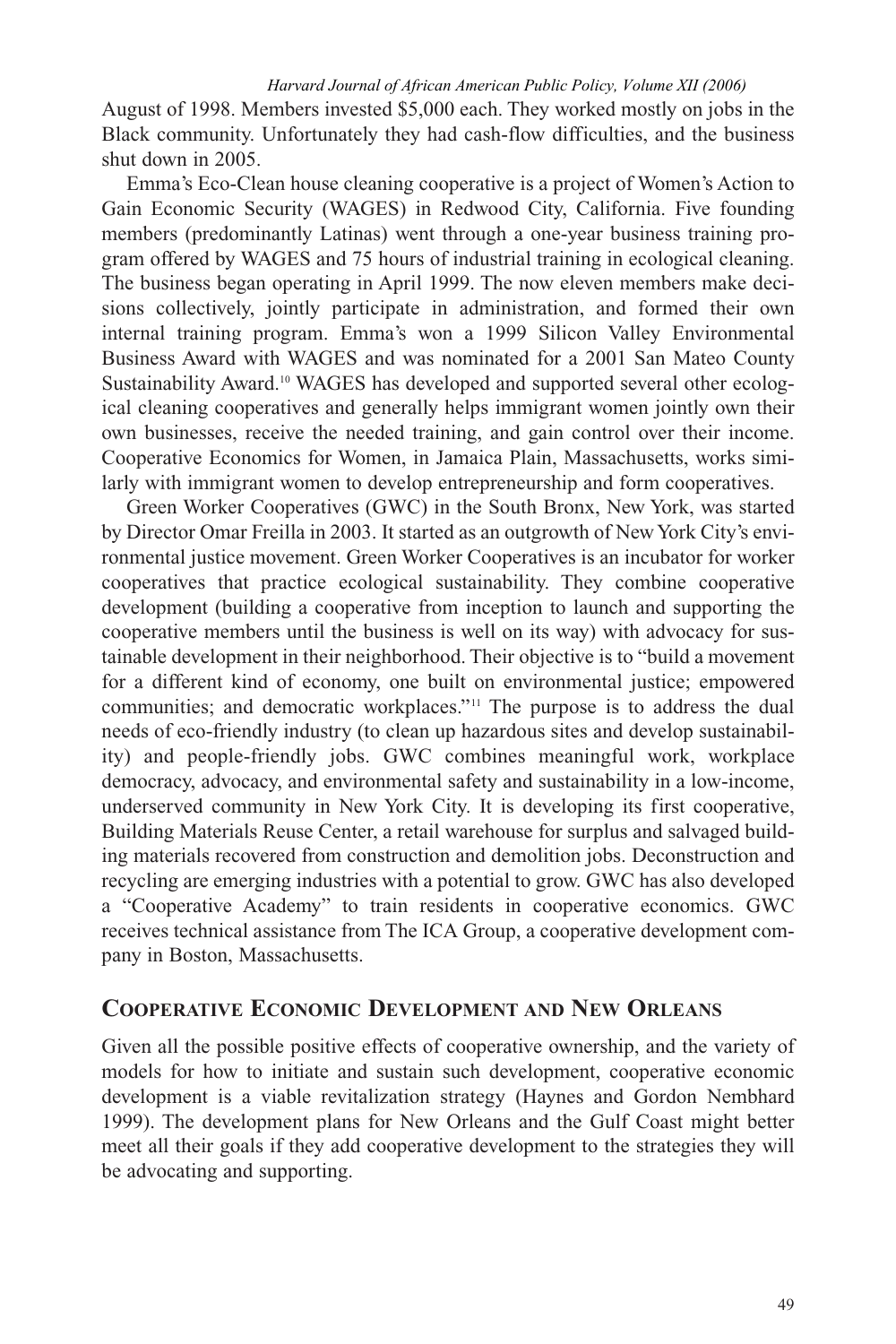Ralph Nader is the most prominent of those of us suggesting using cooperative business ownership to help rebuild New Orleans and its environs. A couple of months after Hurricane Katrina Nader wrote:

Here is a flattened major city in America where a cooperative economy can take hold that puts people first, that allows the return of low-income families back home with dignity, self-determination and opportunity. (Nader 2005)

What he did not say was that such a strategy already exists in New Orleans, however it is small and needs more attention and more resources. There were cooperative and worker-owned businesses in New Orleans before the flooding. *GEO Newsletter* editors, for example, reported on a gathering with several co-op members in New Orleans in April 2003. This group included representatives from Invest Construction (a construction cooperative whose members are public housing residents), Cyberspace Central Computer Consultants, Plan B Bicycle Co-op, and the Green Project (recycling cooperative) (Bowman and Stone 2003). Many of the businesses and their members are working to reestablish themselves in New Orleans and to help develop more cooperatives. The Crescent City Farmers Market in New Orleans had been an outlet for many of the FSC/LAF's Mississippi farm cooperatives. It was reopened in November after being totaled by Hurricane Katrina. Its reopening helped local farmers reestablish themselves.

In addition, the cooperative movement has been very much involved in relief efforts and rebuilding. Cooperatives from around the country (including the FSC/LAF's Indian Springs Farmer's Association in Mississippi, whose own facilities were damaged and whose members' farms suffered "excessive losses") donated produce, biodiesel fuel, and other supplies to New Orleans and the Gulf Coast (Federation of Southern Cooperatives/Land Assistance Fund 2006, 2-3). The FSC/LAF's Assessment and Outreach Team is providing emergency financial relief to hurricane survivors and coordinating disaster relief training. The FSC/LAF has also begun to provide training workshops on advocacy and cooperative development. It plans to help develop housing cooperatives, worker-owned cooperatives for cleanup, rehab, and construction, as well as to continue ongoing work with farmer cooperatives and credit unions (2006, 3).

The Common Ground Collective has a director for cooperative development and is planning to launch a number of cooperatives in construction, seafood production, housing, and other areas in the near future.<sup>12</sup> Among its many projects, the Common Ground Collective has opened two community health clinics and two food and supply distribution centers (Common Ground Collective 2005). The free community-controlled, locally employed, primary care health clinic in Algiers, New Orleans, has a mobile unit that travels to other communities, and the staff also provides home visits. Common Ground Collective also helps support three community gardens.

# **COOPERATIVE OUTCOMES AND COMMUNITY BENEFITS**

All of these cooperative enterprises have many things in common. Members are from marginalized communities and were not being served well or at all by prevailing mar-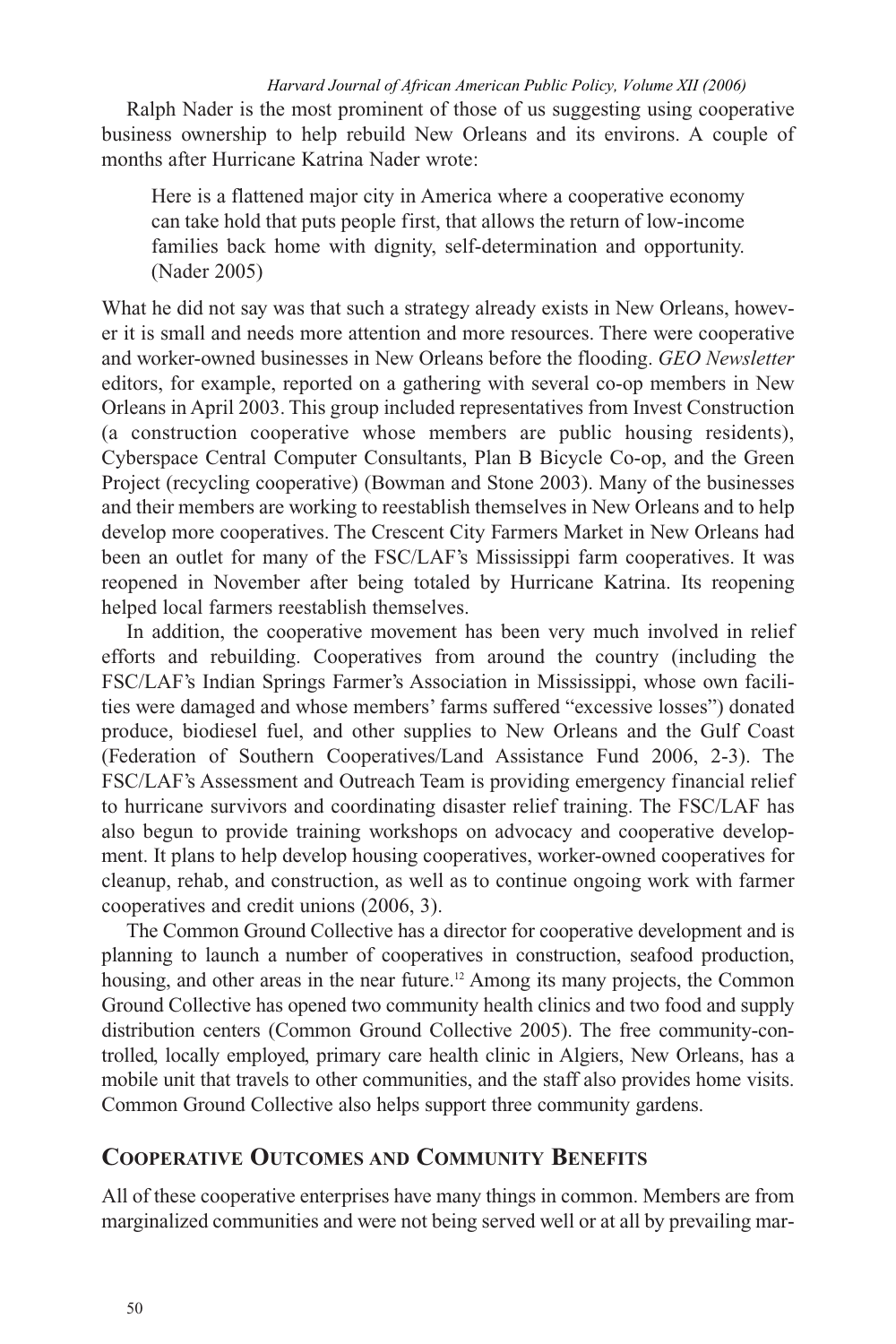ket forces or government agencies. They needed to generate income and build assets and generally have control over their own economic lives and their communities. They came together (often with the help of a leader or community organization), studied their circumstances, studied the alternatives, and pooled their resources—talents and capital. They launched businesses that would address their needs and keep them in control. Many followed a charismatic leader. Many started through a church or school. Others were initiated by an agency or organization that recognized the need and pulled together a group of people who could then work together.

These are all stable businesses anchored in their communities, with no desire or incentive to leave. They usually provide permanent jobs with livable wages and benefits for their workers and/or owners, often setting the standard (a higher standard) for their industry in their region. Many provide comprehensive services, or services beyond those specific to their industry. Because they are member owned, they provide asset building opportunities and, in addition to the added individual wealth, increase the wealth of their community (Gordon Nembhard 2002). The benefits from these businesses spill over into the broader community, often increasing training and education of members and consumers in the community, buying from other local businesses, fostering business spin-offs, increasing civic participation, and advocating for industry or community changes—i.e., creating positive externalities (Gordon Nembhard 2004a, Gordon Nembhard and Blasingame 2002).

The research I and a few others are engaged in to document and evaluate the impact of cooperative ownership on communities, especially subaltern communities,<sup>13</sup> is helpful and will continue to be helpful to our understanding of alternative economic development strategies that anchor capital in communities, give residents control of economic development in their communities, and generate income and wealth. Much more research needs to be conducted, with the involvement of communities themselves. In addition, this information needs to be disseminated more widely, and policy strategies must be devised to support the development strategies. We need to know more about policies to better support and develop such enterprises, and we need more analysis of their strengths and weaknesses—particularly the myriad benefits cooperative businesses provide communities.

However, we know enough now—about their benefits and how to develop such businesses—to promote and support more such types of business development. It is time that urban and rural renewal programs and municipal and state governments took these democratic-ownership models seriously and included them in their development plans.

# **REFERENCES**

The Big Idea. 2006. Co-operatives provide an alternative to New Orleans' suffering. Press release, January 26. Available online at *http://www.emmett.ca/bigidea/documents/SeaOfTroublePressRelease.doc.*

The Black National Economic Conference. 1969. Black Manifesto. *The New York Review of Books* 13: 1 (July 10).

Black Social Scientists. 2005. Principles and priorities for rebuilding New Orleans.' Congressional Black caucus press conference. Washington, D.C., October 25.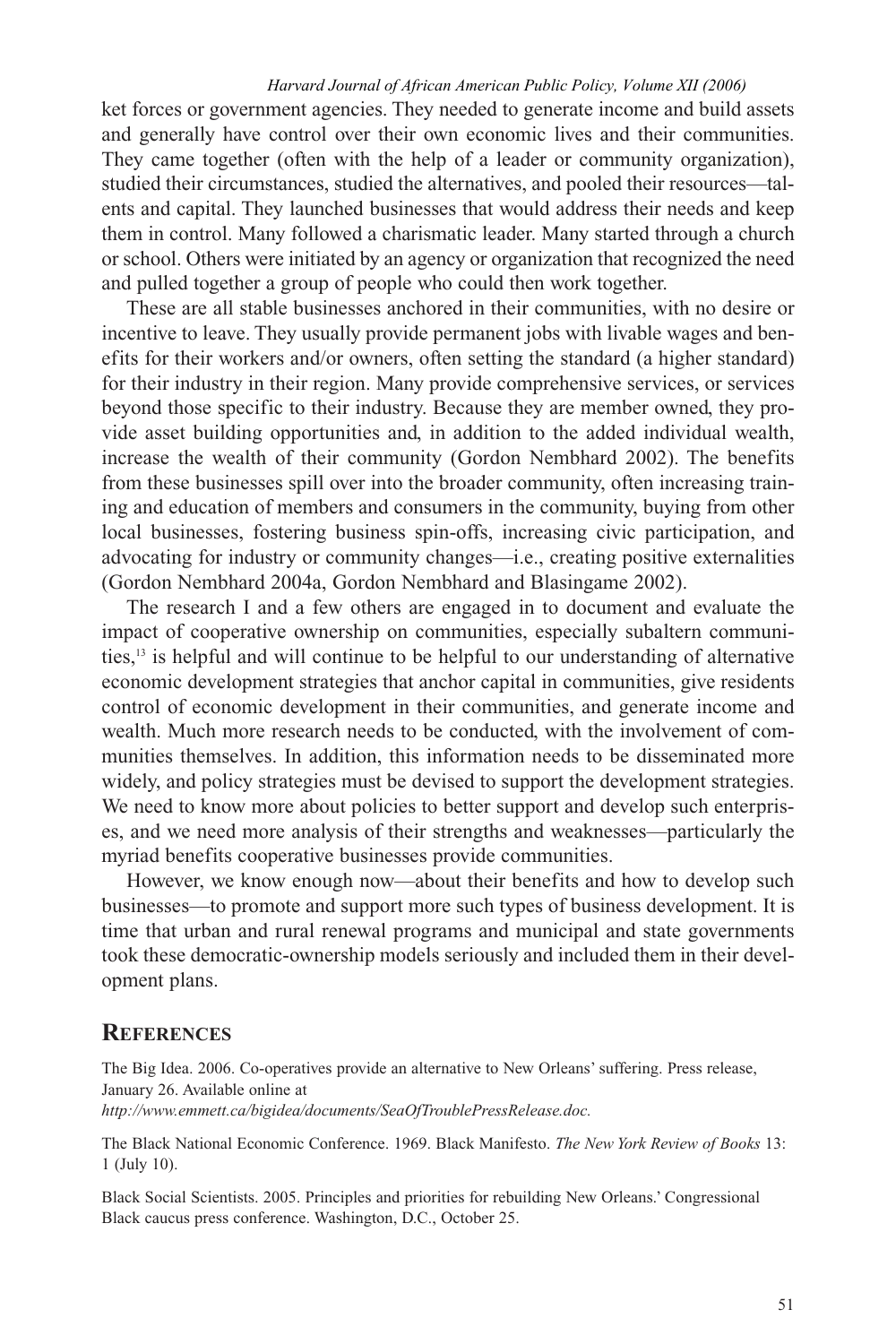Bowman, Betsy, and Bob Stone. 2003. New Orleans' alternative economy. *Grassroots Economic Organizing (GEO) Newsletter* 57: 12 (May-June). *Harvard Journal of African American Public Policy, Volume XII (2006)*

Bradbery, Angela. 2005. Bush, GOP Use Katrina to Push Corporate Agenda. *Public Citizen* 1(4) (November-December).

Calvin, Floyd J. 1931. Schuyler launches program to awaken race consciousness. *The Pittsburgh Courier* 22(6): 1, Section I (February 7).

Chateauvert, Melinda. 1998. *Marching together: Women of the brotherhood of sleeping car porters.* Urbana and Chicago: University of Illinois Press.

Chen, Michelle. 2005. City in exile: Katrina's displaced move to defend New Orleans from elite visionaries. *The New Standard News*, October 7. Available online at *http://cluonline.live.radicaldesigns.org/?page\_id=34.*

Cohen, Lizabeth. 2003. Black power of the purse: A consumers' republic: The politics of mass consumption in postwar America. New York: Alfred A. Knopf. Available online at *www.mindfully.org/Reform/2003/Black-Power-PurseJan03.htm* (accessed September 10, 2003).

Common Ground Collective. 2005. Common Ground: Mission and vision archives, October 14. Available online at *http://www.commongroundrelief.org*.

The Democracy Collaborative. 2005. *Building wealth: The new asset-based approach to solving social and economic problems*. Washington, D.C.: The Aspen Institute.

Department of Culture, Recreation and Tourism. 2006. Louisiana rebirth: Restoring the soul of America. Baton Rouge, LA: Department of Culture, Recreation and Tourism. Available online at *www.crt.state.la.us.*

Dowell, LeiLani. 2005. Survivors demand people's control. *Worker's World*, September 22. Available online at *http://cluonline.live.radicaldesigns.org/?page\_id=37*.

DuBois, W.E.B. 1907. *Economic cooperation among Negro Americans*. Atlanta: Atlanta University Press.

Dvorak, Petura. 2006. Hurricane victims demand more help. *Washington Post*, February 9: A12.

Fairbairn, Brett, June Bold, Murray Fulton, Lou Hammond Ketilson, and Daniel Ish. 1991. *Cooperatives & community development: Economics in social perspective*. Saskatoon, Saskatchewan: University of Saskatchewan Center for the Study of Cooperatives, revised 1995.

Federation of Southern Cooperatives/Land Assistance Fund. 2006. The Federation's Katrina relief & recovery program. *The Rural Agenda*, fall/winter issue.

Federation of Southern Cooperatives/Land Assistance Fund. 2002. 35th anniversary—2002 annual report. East Point, GA: FSC/LAF.

Federation of Southern Cooperatives/Land Assistance Fund. 1992. 25th anniversary, annual report 1967-1992. Atlanta, GA: FSC/LAF.

Freedom Quilting Bee. 2002. History, activities, plans. Available online at *www.ruraldevelopment.org/FQBhistory.html* (accessed September 30, 2002).

Garcia, Michelle. 2005. For a former panther, solidarity after the storm. *Washington Post*, December 4:  $D1$ .

Glater, Jonathan D. 2005. Contractors get affirmative action exemption. *New York Times*, September 20.

Gordon Nembhard, Jessica. 2006. Entering the new city as men and women, not mules. In *The urban black community*. Edited by Lewis Randolph and Gail Tate. New York: Palgrave Macmillan.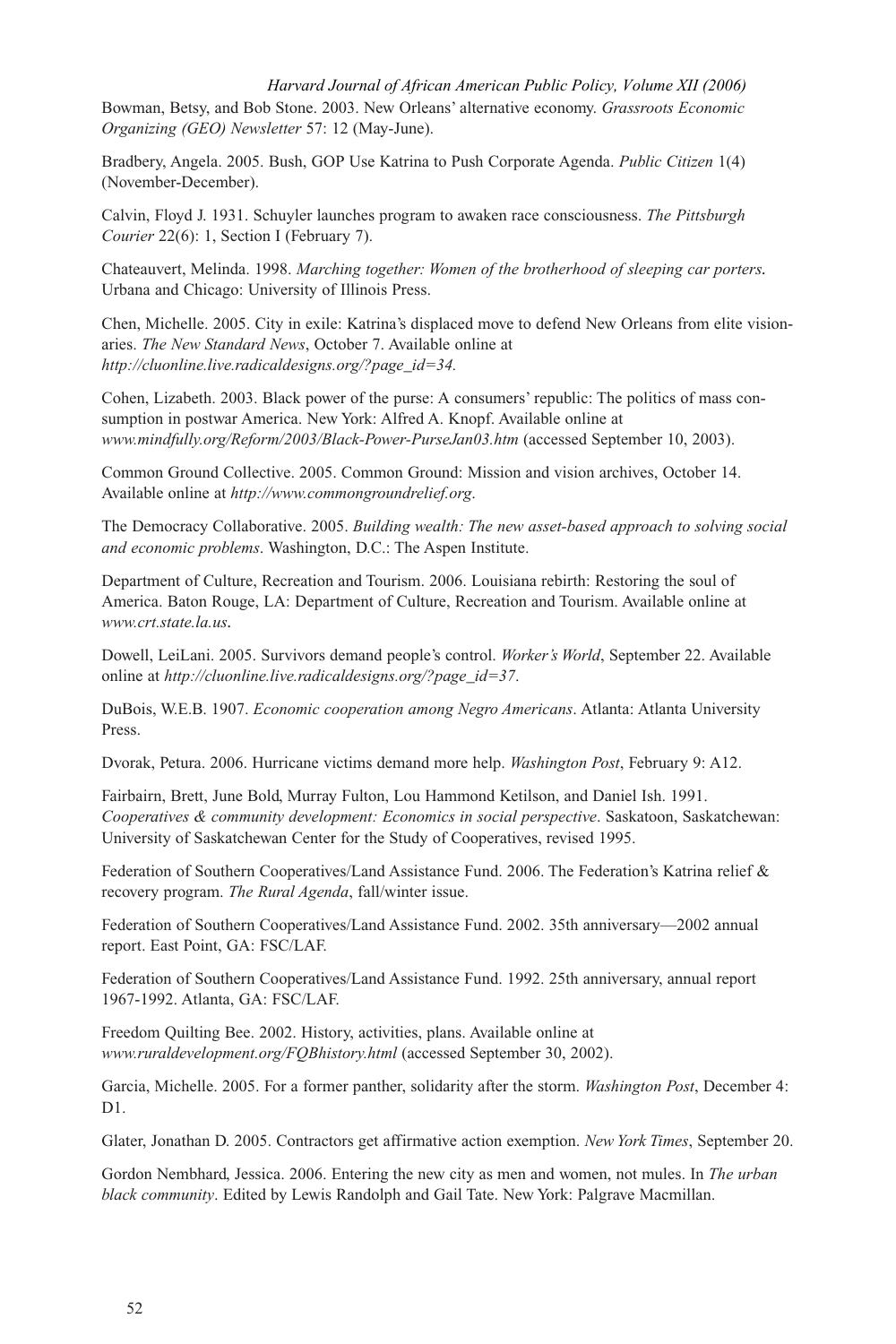———. 2004a. Non-traditional analyses of cooperative economic impacts: Preliminary indicators and a case study. *Review of International Co-operation* 97(1): 6-21.

———. 2004b. Cooperative ownership and the struggle for African American economic empowerment. *Humanity & Society* 28(3): 298-321 (August).

———. 2002. Cooperatives and wealth accumulation: Preliminary analysis. *American Economic Review* 92(2): 325-329 (May).

———. 1999. Community economic development: Alternative visions for the 21st century. In *Readings in black political economy*, 295-304. Edited by John Whitehead and Cobie Kwasi Harris. Dubuque, IA: Kendall/Hunt Publishing Company.

———, and Anthony Blasingame. 2002. Economic dimensions of civic engagement and political efficacy. University of Maryland, College Park: Working paper, Democracy Collaborative-Knight Foundation Civic Engagement Project (December).

Haynes, Curtis Jr., and Jessica Gordon Nembhard. 1999. Cooperative economics—A community revitalization strategy. *The review of Black political economy* 27(1): 47-71 (Summer), 25th anniversary edition.

Hill, Norman, and Christopher Mackin. 2002. Case 1: The A. Philip Randolph Educational Fund's Craft Union Cooperatives, Washington, DC. In *From community economic development and ethnic entrepreneurship to economic democracy: The cooperative alternative*, 40-42. Edited by Jonathan M. Feldman and Jessica Gordon Nembhard. Partnership for Multiethnic Integration. Omea, Sweden (National Institute for Working Life).

Hope, John II. 1940. Rochdale cooperation among Negroes. *Phylon* 1(1): 39-52.

Hsu, Spencer S. 2006. Post-Katrina promises unfulfilled. *Washington Post*, January 28: A1.

Huet, Tim. 2001. Author's notes from workshop "Case study: Worker cooperatives." Cooperation Works! Training Session 1, June 25-27, Mandan, ND.

Institute for Community Economics. 2001. Community land trusts, and The community land trust model. Institute for Community Economics. Available online at *www.iceclt.org/clt/cltmodel.html* (accessed November 13, 2006).

Janis-Aparicio, Madeline, and Roxana Tynan. 2005. Power in numbers: Community benefits agreements and the power of coalition building. *Shelterforce* 144(6): 8-11 (November/December).

Journal of Blacks in Higher Education (JBHE). 2005. Hurricane Katrina's devastating effect on African-American higher education. *Journal of Blacks in Higher Education* 49: 56-63.

Kemper, Bob. 2005. Group to urge vast post-Katrina project; Cost may be a tough sell in Congress. *Atlanta Journal-Constitution*, October 25: 4A (Home Edition).

Kreiner, Sherman. 2003. Sectoral strategies in CED: Critical factors in the success of CHCA and childspace. Making Waves 14(3): 4-10. Available online at *http://www.cedworks.com/files/pdf/free/MW140304.pdf*.

MacLeod, Greg. 1997. *From Mondragon to America*. Sydney, Nova Scotia, CA: University College of Cape Breton Press.

Manna Community Development Corporation (CDC). 2006. Shaw equitable development initiative (SEDI). Washington, D.C.: Manna CDC. Available online at *http://www.mannadc.org/mannacdc/equitabledev%20updated.htm* (accessed January 13, 2006).

McCulloch, Heather (with Lisa Robinson). 2001. *Sharing the wealth: Resident ownership mechanisms*. Oakland, CA: PolicyLink.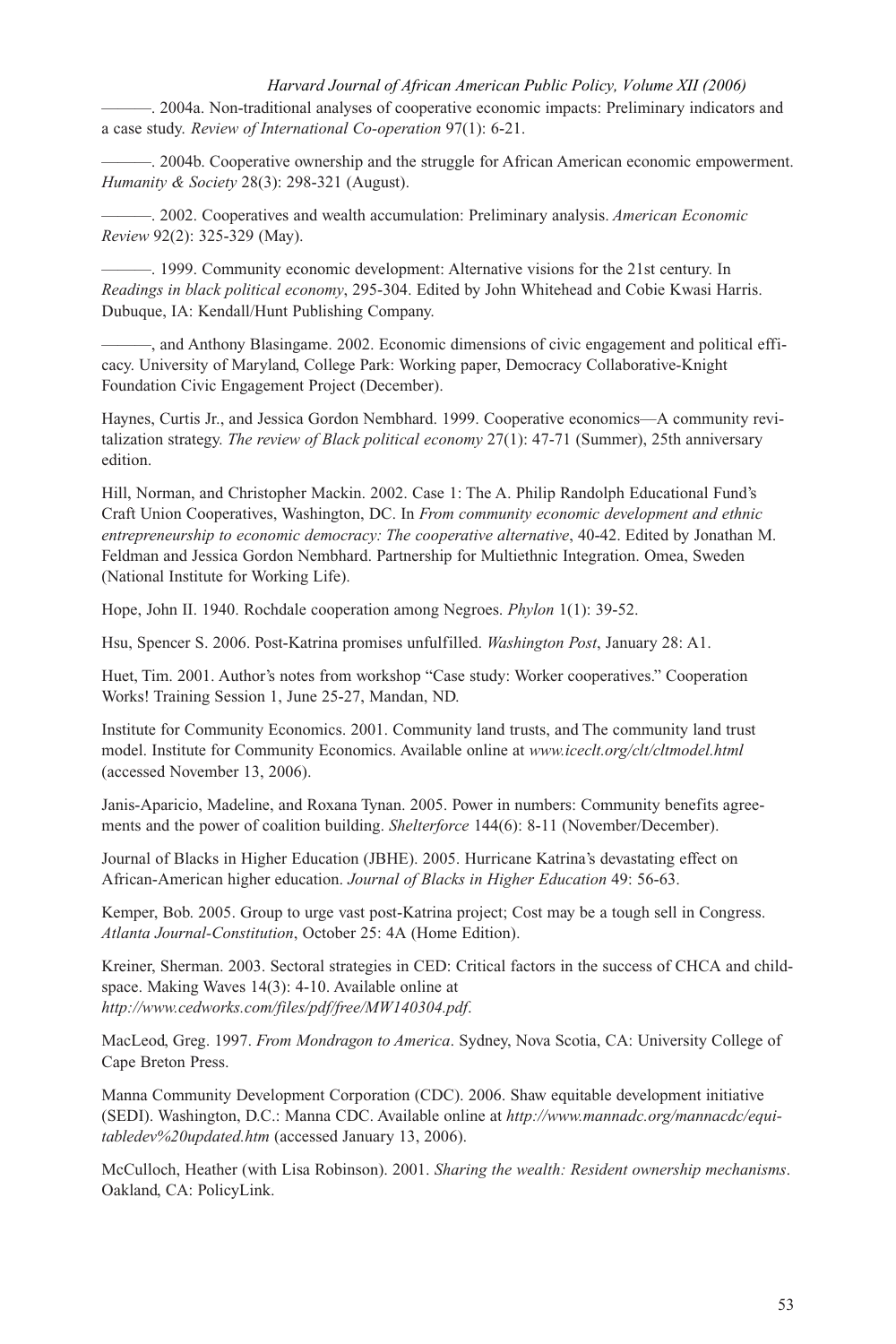Medoff, Peter, and Holly Sklar. 1994. *Streets of hope: The fall and rise of an urban neighborhood.* Boston: South End Press.

Muhammad, Richard. 2005. Katrina survivors set course for people's assembly. *StraightWords, December 7. Available online at http://cluonline.live.radicaldesigns.org/?page\_id=61.*

Nadeau, E.G., and David J. Thompson. 1996. *Cooperation works!* Rochester, MN: Lone Oak Press, Ltd.

Nader, Ralph. 2005. Cooperatives. Nader.org. Available online at

*http://www.nader.org/template.php?/archives/203-Cooperatives.html#extended* (accessed February 6, 2006).

The Nation. 2005. Let the people rebuild New Orleans. *The Nation*, September 26.

Off Center Video. 2001. Democracy in the workplace: Three worker-owned businesses in action. Berkeley, CA: Off Center Video. Video, available online at *www.offcentervideo.com*.

People's Hurricane Relief Fund. 2006. Statement on Gulf South housing crisis. People's Hurricane Relief Fund, February 9. Available online at *www.communitylaborunited.net* (accessed February 11, 2006).

———. 2005. PHRF Demands. Meeting in Baton Rouge, LA, September 8. Available online at *http://cluonline.live.radicaldesigns.org/?page\_id=52* (accessed February 3, 2006).

Pitts, Nathan Alvin. 1950. The cooperative movement in Negro communities of North Carolina: a dissertation. *Studies in Sociology* 33. Washington, DC: The Catholic University of America Press.

Prince, Zenitha. 2006. The death of a neighborhood: Katrina survivors' stories series. *The Washington Afro-American and the Washington Tribune*, February 4-10: A1, A5.

Rahim, Malik. 2006. Whose New Orleans? Speech made at Benefit for Common Ground Collective and Left Turn Magazine. Washington, DC: Before It's Too Late, People's Media Center at Al-Fishawy Internet Café, February 3.

Reddix, Jacob L. 1974. *A voice crying in the wilderness: The memoirs of Jacob L. Reddix*. Jackson, MS: University Press of Mississippi.

Reynolds, Bruce J. 2001. A history of African-American farmer cooperatives, 1938-2000. Presentation to the annual meeting of the NCR-194, USDA/RBS/Cooperative Services. Mimeo, U.S. Department of Agriculture.

Schuyler, George S. 1932. The Young Negro Co-operative League. *The Crisis* 41(1): 456, 472 (January).

———. 1930. Views and reviews. *The Pittsburgh Courier* 21(46): 9 Section I (November 15).

Shamis, Diane. 2006. Emergency summit unifies progressive strategies for just Katrina recovery. Washington, D.C.: Press release from press conference Rayburn House Office Building, room 2237, February 7. Available online at *http://cluonline.live.radicaldesigns.org/?page\_id=92* (accessed February 11, 2006).

Shipp, Sigmund C. 1996. The road not taken: Alternative strategies for Black economic development in the United States. *Journal of Economic Issues* 30(1): 79-95 (March).

Stewart, James B. 1984. Building a cooperative economy: Lessons from the Black community experience. *Review of Social Economy* XLII(3): 360-368 (December).

Thomas, Karen. 2000. Lessons of Mondragon's employee-owned network. *Owners at Work* 12(1): 5-9 (Summer).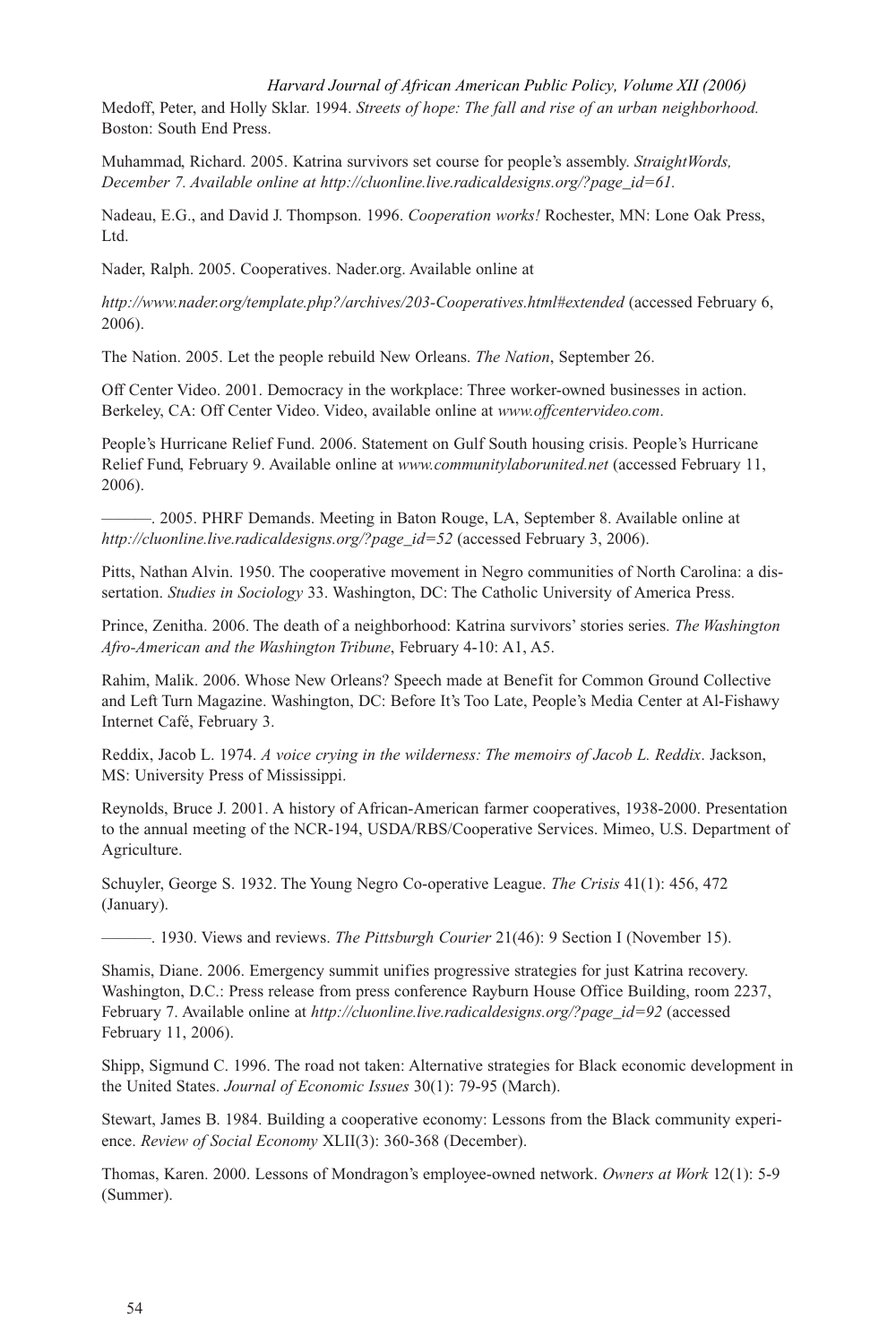Journal of Cooperative Development. 2000. A tribute to the Federation of Southern Cooperatives/Land Assistance Fund. *Journal of Cooperative Development* 2(2) (Spring). *Harvard Journal of African American Public Policy, Volume XII (2006)*

Urban Planning Committee. 2006. Action plan for New Orleans: The new American city. New Orleans, LA: Bring New Orleans Back Commission, Urban Planning Committee (Wallace Roberts & Todd, LLC, Master Planner).

Weeks, Linton. 2006. The big easy? Now its limbo land, and Update: New Orleans. *Washington Post*, Thursday, February 9: A1, A12.

Whitehead, John, David Landes, and Jessica Gordon Nembhard. 2005. Inner-city economic development and revitalization: A community-building approach. In *African Americans in the U.S. economy*, 341-356. Edited by Cecilia A. Conrad, John Whitehead, Patrick Mason, and James Stewart. Lanham, MD: Rowman & Littlefield Publishers.

Woods, Clyde. 1998. *Development arrested: The blues and plantation power in the Mississippi Delta*.

# **ENDNOTES**

- <sup>1</sup> See the Dudley Street Neighborhood Initiative Web site (www.dsni.org).
- <sup>2</sup> This list is based on my notes from a workshop on worker-owned cooperatives taught by Tim Huet (Huet 2001).
- 3 See the Mondragon Web site at http://www.mcc.es/ing/index.asp.
- 4 See the Green Worker Cooperatives Web site at www.greenworker.coop.
- <sup>5</sup> See "Emma's Eco-Clean" on the WAGES Web site at www.wagescooperatives.org/emmas.html.
- 6 See Federation of Southern Cooperatives/Land Assistance Fund Web site at http://www.federation.coop/.
- 7 See the Paraprofessional Healthcare Institute Web site at www.paraprofessional.org/Sections/chca.htm.
- 8 See 8.
- 9 This information is from McCulloch 2001, page 69, and the author's personal discussions with Avis Ransom of R&B Unlimited, Inc., providers of management assistance to SSC.
- <sup>10</sup> See 7.
- $11$  See 6.
- $12$  In e-mail correspondence (March 2006) with Common Ground's cooperative development director, Shakoor Aljuwani notes that the organization will be conducting trainings and hopes to develop several cooperatives and community land trusts in the next few months.
- <sup>13</sup> I am currently writing a book on African American cooperative thought and practice.